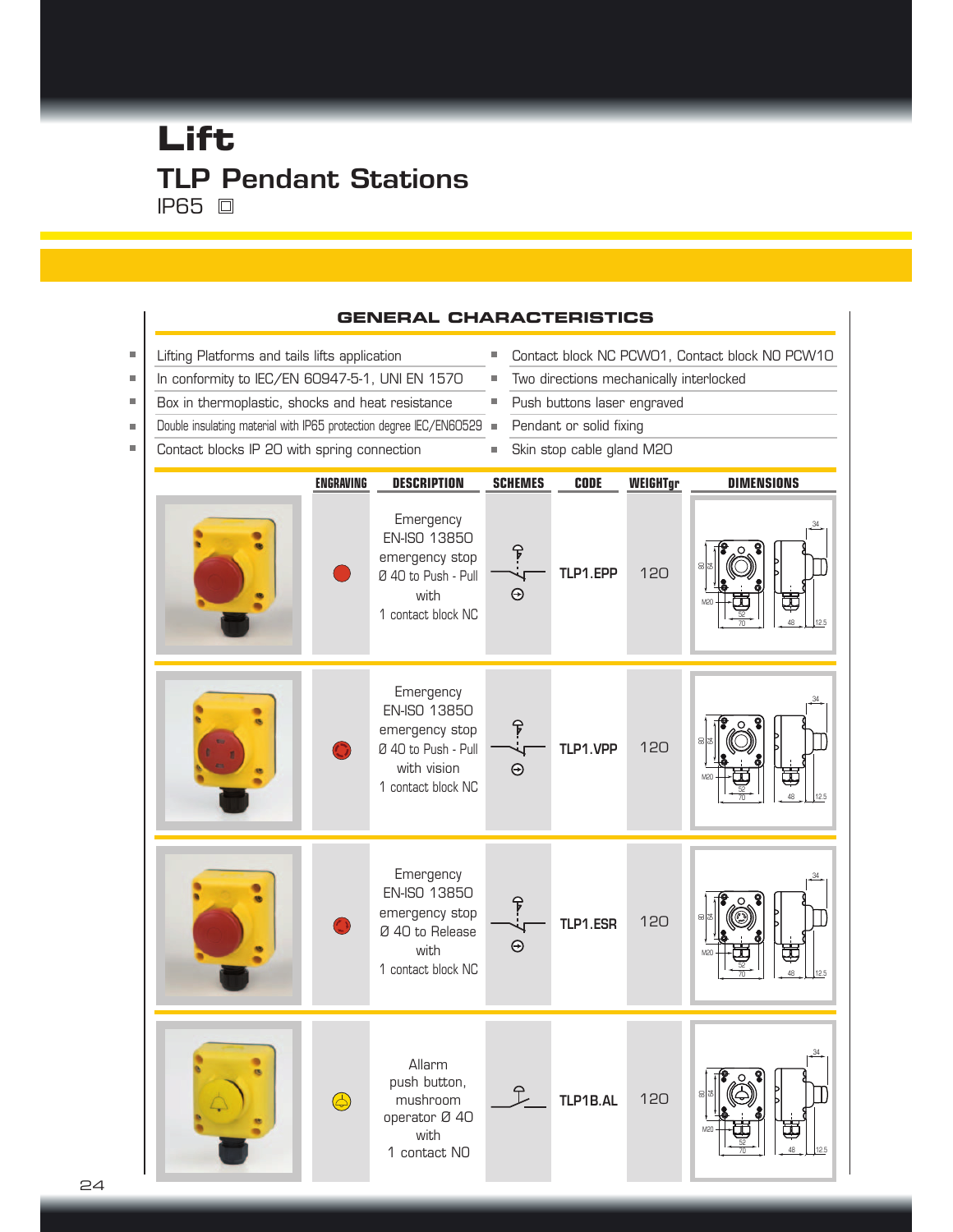# **Lift** TLP Pendant Stations **IP65** 回



#### L I F T T E C H N O L O G Y